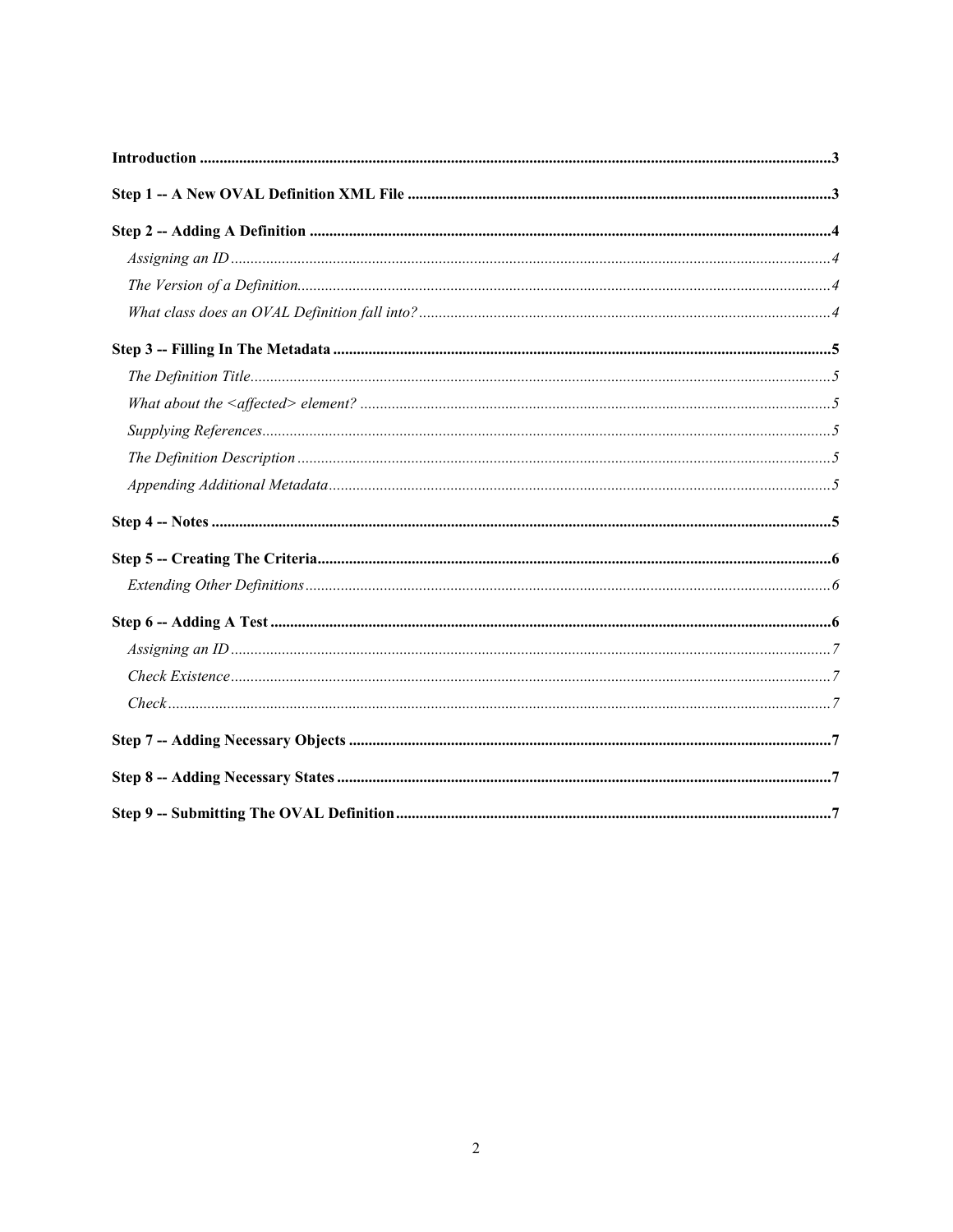# Introduction

To take advantage of the interoperability enabled by using a standard language like OVAL (Open Vulnerability and Assessment Language), someone has to generate the initial definitions to be used. An OVAL Definition is a bunch of expected system details arranged in a standard, pre-defined way, such that tool consuming this data know how to use it. An OVAL Definition can be written to describe a computer vulnerability, a policy that one must comply with, a system patch, or any other specific machine state.

Writing an OVAL Definition can be a tricky proposition for someone who is not familiar with XML. For those without XML experience, it is recommended to find an XML tool that will help with the process. This will help with things like validation of the definition against the OVAL Schema.

For those with XML experience, this document should help identify common problem areas and answer many of the questions one may have while attempting to write an OVAL Definition.

# Step 1 -- A New OVAL Definition XML File

Before a new OVAL Definition can be written, the XML file must be set up. This XML file can be used to hold multiple new OVAL Definitions. The structure of this XML file is explained below.

The root element (the first XML tag, located at the top of the file) should be  $\leq$  oval definitions $\geq$ . The root element is also where each needed namespace is declared. Each component schema (independent, Windows, UNIX, Solairs, etc) used by the OVAL Definition being written must have its corresponding namespace declared in the root element. It is not uncommon to see 3 or 4 different namespaces declared. Note that the xsi namespace must also be declared (although you don't have to supply it or give a location for it) to support some of the xml constructs that are used.

In addition to namespaces, the root element also defines the location of the actual schema files needed for validation. There should be a location for each namespace declared.

Looking at the example below, each declared namespace is represented as xmlns:*identifier*. The xmlns attribute without an identifier is the default namespace.

```
<oval_definitions xmlns="http://oval.mitre.org/XMLSchema/oval-definitions-5" 
 xmlns:oval="http://oval.mitre.org/XMLSchema/oval-common-5" 
                           xmlns:oval-def="http://oval.mitre.org/XMLSchema/oval-definitions-5" 
 xmlns:ind-def="http://oval.mitre.org/XMLSchema/oval-definitions-5#independent" 
 xmlns:win-def="http://oval.mitre.org/XMLSchema/oval-definitions-5#windows" 
xmlns:xsi="http://www.w3.org/2001/XMLSchema-instance"<br>xsi:schemaLocation="http://oval.mitre.org/XMLSchema/oval-common-5 oval-common-schema.xsd<br>http://oval.mitre.org/XMLSchema/oval-definitions-5 oval-definitions-5 oval-defi
 http://oval.mitre.org/XMLSchema/oval-definitions-5#independent independent-definitions-schema.xsd 
 http://oval.mitre.org/XMLSchema/oval-definitions-5#windows windows-definitions-schema.xsd"> 
       <generator> 
                <oval:product_name>Writer Tool</oval:product_name> 
                 <oval:product_version>2.3</oval:product_version> 
                <oval:schema_version>5.3</oval:schema_version>
                \langle \texttt{oval:timestamp>2007-10-12T18:13:45}\rangle/\texttt{oval:timestamp>2007-10-12T18:13:45} </generator> 
 ... 
</oval_definitions>
```
Each XML file must also have a <generator> element that holds information about when the file was compiled and what version of the OVAL Schema was used. The optional <product\_name> and <product\_version> child elements describe the name and version of the application used to generate the file. The required <schema version> child element holds the version of the OVAL Schema that the definition XML file has been written in and that should be used for validation. The required <timestamp> child element holds information about when the particular OVAL document was compiled. The format for the timestamp is yyyy-mm-ddThh:mm:ss.

Note that the information contained in the <generator> element does not specify when a definition (or set of definitions) was created or modified but rather when the actual XML file that contains the definition(s) was created. For example, the document might have pulled a bunch of existing OVAL Definitions together, each of the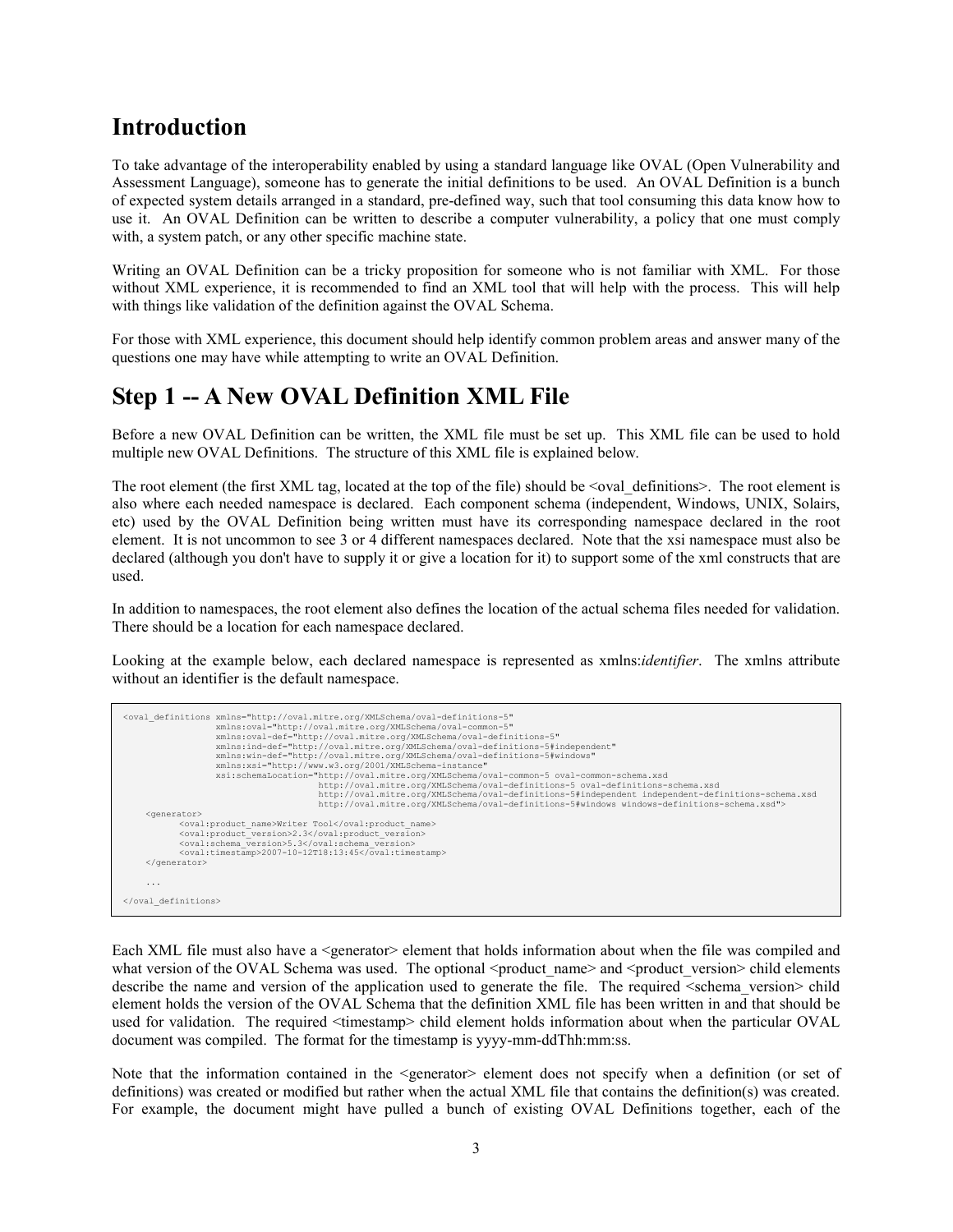definitions having been created at some point in the past. The information in this case would be about when the combined document was created.

# Step 2 -- Adding A Definition

Once the XML file has been set up, it is time to add an OVAL Definition to it. Remember that each definition should coincide with a complete statement about the state of a machine. Individual definitions are grouped together as children of the <definitions> element. Each individual definition has three required attributes: id, version, and class. These are described in more detail below. A definition is separated into three sections: a metadata section, a notes section, and a criteria section. See the following snippet for an example.

```
<oval_definitions> 
      <generator>...</generator> 
      <definitions> 
             <definition id="oval:org.mitre.oval:def:1234" version="1" class="vulnerability"> 
                     <metadata>...</metadata> 
 <notes>...</notes> 
 <criteria>...</criteria> 
             </definition> 
 <definition>...</definition> 
 <definition>...</definition> 
             <definition>...</definition> 
      </definitions> 
     <tests>...</tests>
 <objects>...</objects> 
 <states>...</states> 
      <variables>...</variables> 
</oval_definitions>
```
#### Assigning an ID

For OVAL Definitions submitted to the OVAL Repository, they should use the org.mitre.oval id namespace. New ids are assigned randomly from a pool that is managed by the OVAL Repository. When submitting new content to the OVAL Repository all new items (definitions, test, objects, states, & variables) should be assigned temporary ids. Once a new submission is reviewed and imported into the OVAL Repository official ids will be assigned. Temporary ids should be created in a namespace other than the org.mitre.oval id namespace.

#### The Version of a Definition

The required version attribute holds the current version of the definition. Versions are integers, starting at 1 and incrementing every time a definition is modified.

#### What class does an OVAL Definition fall into?

Each definition must be assigned a class to help group the definition by the type of system state it is describing. This helps find and sort definitions when the need arises. There are 5 different classes to choose from: compliance, inventory, patch, vulnerability, and miscellaneous.

Compliance definitions describe the state of a machine when in compliance with a specific policy. Inventory definitions describe whether a specific piece of software is installed on the system. Patch definitions are used to describe the conditions under which a patch executable should be installed. Vulnerability definitions are used to describe the condition under which a vulnerability exists on a system. Finally, the miscellaneous class is used to categorize a definition that doesn't fit into one of the other four classes.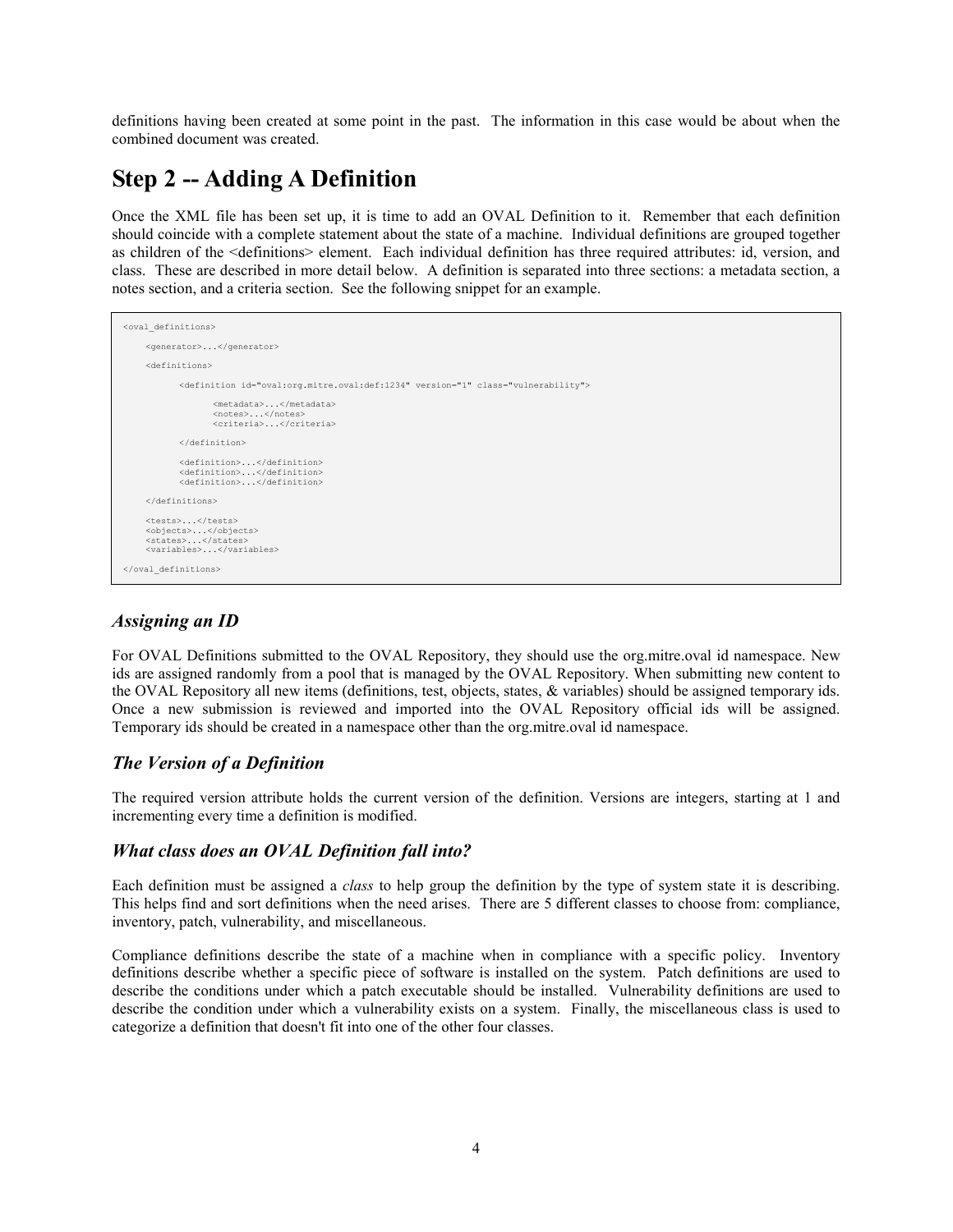# Step 3 -- Filling In The Metadata

Each OVAL Definition should have some metadata associated with it to help identify it amongst a large collection of definitions.

```
 <metadata> 
                                   <title>...</title> 
<affected>...</affected><br><reference>...</reference><br><description>...</description>
                         </metadata>
```
#### The Definition Title

The required title child element holds a short string that is used to quickly identify the definition to a human user.

#### What about the <affected> element?

The affected metadata item contains information about the system(s) for which the definition has been written. Remember that this is just metadata and not part of the criteria.

#### Supplying References

References can be added to the metadata section of an OVAL Definition to link it to a definitive external name. For example, a vulnerability definition can include a reference to the CVE Identifier that represent the vulnerability being defined. Each reference element found in an OVAL Definition can include the external ID (for example the CVE ID) and a URL for finding information about the external ID.

<reference source="CVE" ref\_id="CAN-2005-0063" ref\_url="http://cve.mitre.org/cgi-bin/cvename.cgi?name=CAN-2005-0063"/>

#### The Definition Description

The description of the OVAL definition will contain the description of the vulnerability contained in the CVE entry. In the case of vulnerability definitions without a CVE identifier, compliance or patch definitions the description should adequately convey the purpose of the definition. It should either describe the vulnerability in question, the patch and its function or what constitutes compliance. This section is for human consumption so it is left to the definition writer's discretion to determine relevant content.

#### Appending Additional Metadata

Additional metadata is also allowed although it is not part of the official OVAL Schema. Individual organizations can place metadata items that they feel are important and these will be skipped during the validation. All OVAL really cares about is that the stated metadata items are there.

### Step 4 -- Notes

Each definition can have optional notes associated with it. Each note contains some information about the definition or about the tests that the definition references. A note may record an unresolved question about the definition or test or present the reason as to why a particular approach was taken. To add a note(s), simply add a  $\leq$ note> element as a child of the <notes> element. See the example below.

```
<notes> 
 <note>This could be a note about an approach taken or why certain tests were included in the definition.</note> 
     <note>This note might be about a resource that was used.</note> 
</notes>
```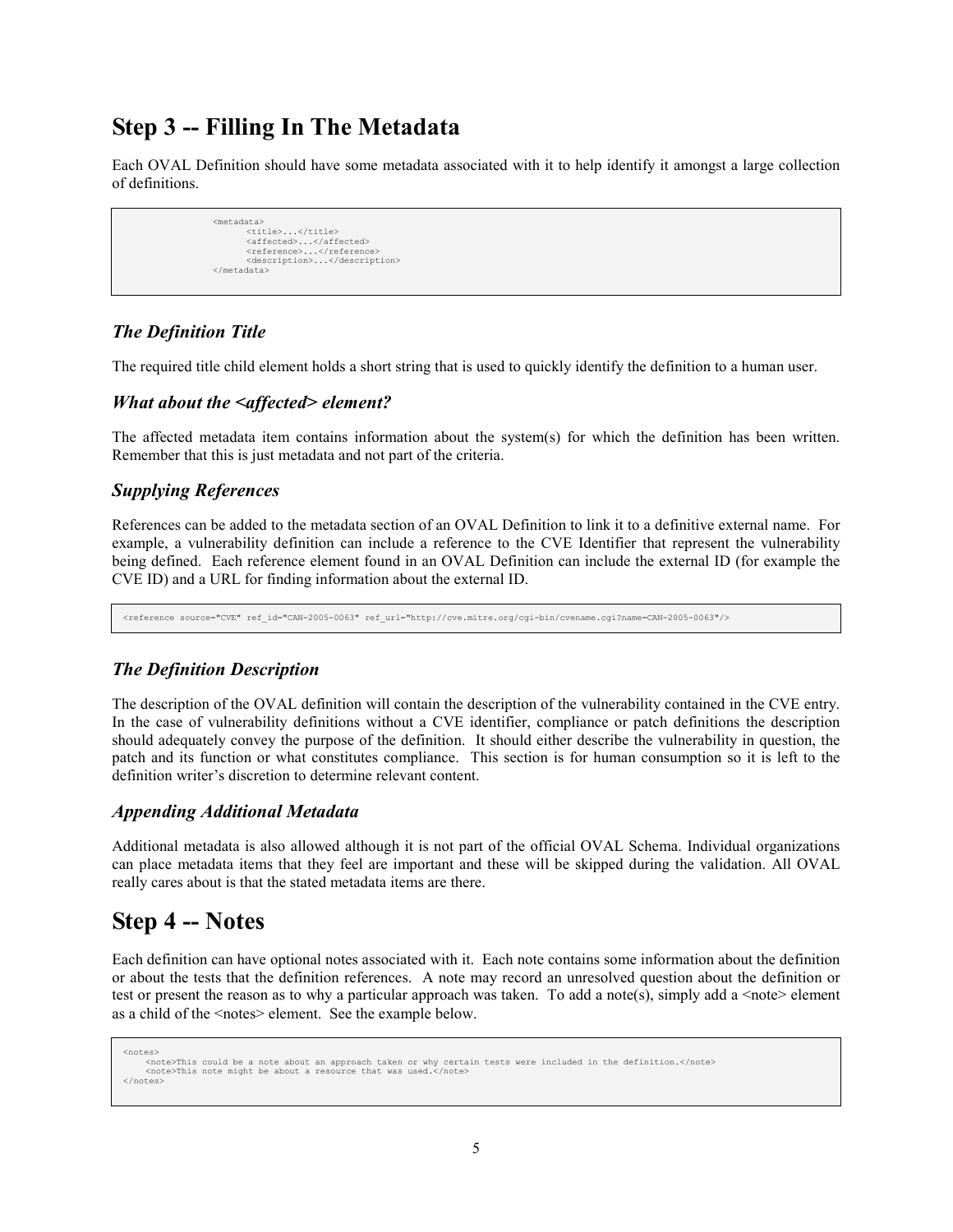### Step 5 -- Creating The Criteria

Once the metadata and any notes have been added to the definition, it is time to start building the criteria. The criteria portion of an OVAL Definition is the meat of what is actually being described. It joins individual tests together with a logical operator to specify the specific computer state.

To get started, a <criteria> element is added as a child of the <definition> element. Inside each <criteria> element can be found other <criteria> elements, <criterion> elements, and <extended\_definition> elements. See the example below regarding this relationship.

```
<criteria operator="OR"> 
        <criteria operator="AND"> 
 <criterion test_ref="oval:org.mitre.oval:tst:123" comment="Windows XP is installed"/> 
 <criterion test_ref="oval:org.mitre.oval:tst:234" comment="file foo.txt exists"/> 
       </criteria> 
       <criteria operator="AND" negate="true"> 
<criterion test_ref="oval:org.mitre.oval:tst:345" comment="Windows 2003 is installed"/><br><criterion test_ref="oval:org.mitre.oval:tst:456" comment="file fred.txt has a version less than 2"/><br><criterion test_ref="oval:org.mi
       </criteria> 
</criteria>
```
Each <criteria> element has an operator attribute who's value is either AND, OR, XOR, or ONE. This value determines how the result of the criteria statement will be determined. If the operator is AND, then every test referenced by the criteria must be true for the entire criteria to return true. If the operator is OR, then at least one test referenced by the criteria must be true for the entire criteria to return true.

In addition to setting an operator, the result of the criteria can be negated. This means that if the result is generated by combining the operator with the test references is true, then the negation changes it to false. The opposite is true if the generated result of the test references is false as the negation changes it to true.

As mentioned before, the criteria is a recursive element. That means you can have new <criteria> elements inside of existing <criteria> elements. The reason for this is to enable nesting of logical statements. The ability to nest these criteria statements allows complex logic to be

#### Extending Other Definitions

The optional extend\_definition element allows existing definitions to be included in the criteria. This works by evaluating the extended definition and then using the result within the logical context of the extending definition.

### Step 6 -- Adding A Test

Once the criteria of the OVAL Definition has been created, the next step is to add the associated tests.

```
<oval_definitions> 
      <generator>...</generator> 
      <definitions> 
              <definition>...</definition> 
 <definition>...</definition> 
 <definition>...</definition> 
      </definitions> 
    \left\langle \text{frac}{} \right\rangle <file_test id="oval:org.mitre.oval:tst:5678" version="1" check_existence="" check="" comment=""> 
                      <object object_ref=""> 
                     <state_state_ref=""/>
              </file_test> 
     </tests> 
      <objects>...</objects> 
 <states>...</states> 
 <variables>...</variables>
```